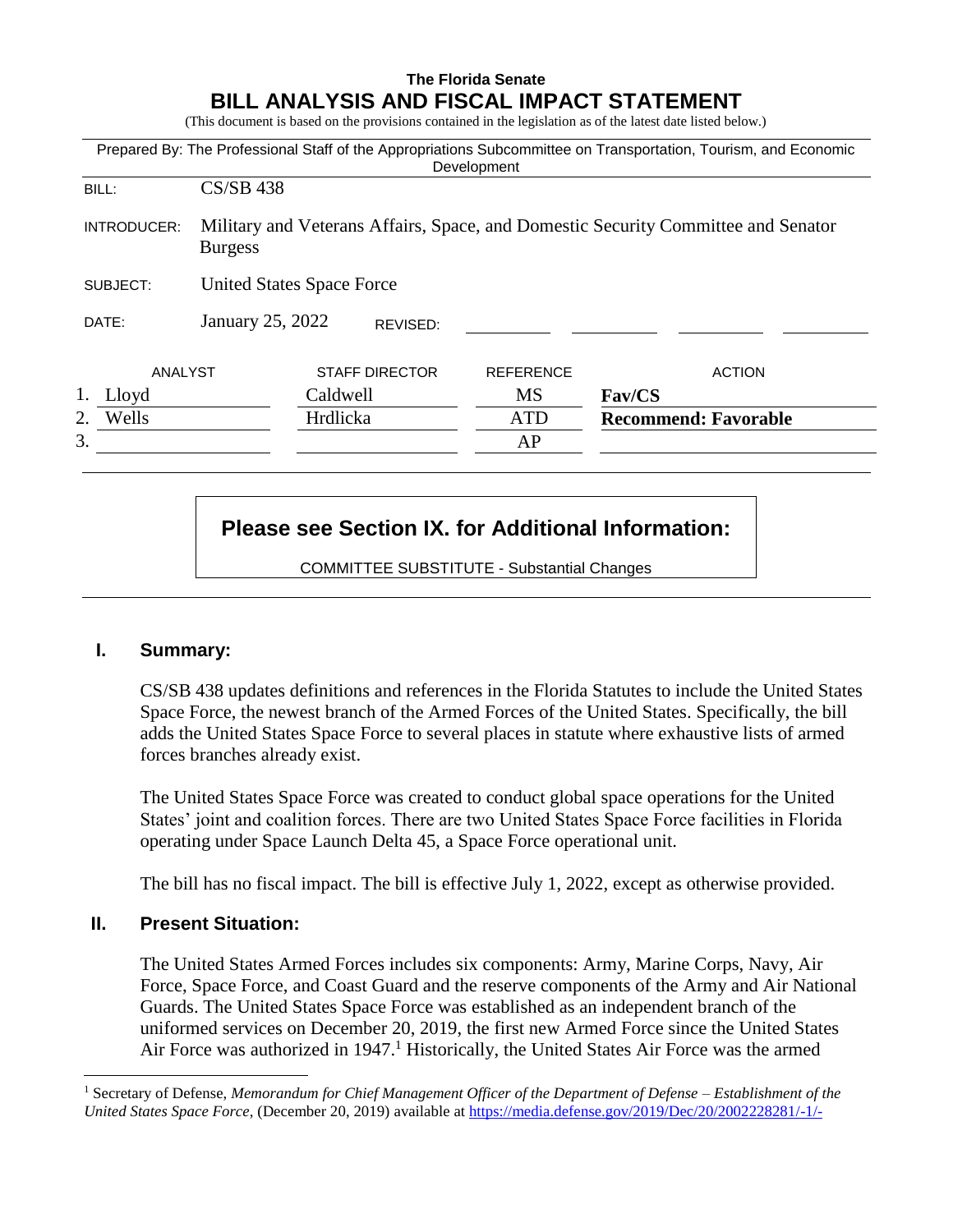forces branch responsible for military space operations.<sup>2</sup> In 1982, the Air Force established the Air Force Space Command with space operations as its primary mission.<sup>3</sup> The National Defense Authorization Act for Fiscal Year 2020 redesignated Air Force Space Command as the United States Space Force.<sup>4</sup> This new branch is organized under the Department of the Air Force in a manner similar to how the Marines are organized under the Department of the Navy.<sup>5</sup>

Space Force is responsible for organizing, training, and equipping the members of Space Force to conduct global space operations that enhance the operational capacities of the joint and coalition forces of the United States armed forces.<sup>6</sup>

The Space Force is created under Title X of the United States Code, Armed Forces and includes the Regular Space Force, persons appointed or enlisted in or conscripted into the Space Force, and all Space Force units and other Space Force organizations which support combat, training, administrative, and logistical elements.<sup>7</sup> The functions of the Space Force are specifically identified in federal law to be organized, trained, and equipped to:

- Provide freedom of operation for the United States in, from, and to space;
- Conduct space operations; and
- Protect the interests of the United States in space.<sup>8</sup>

The Space Force is headed by the Chief of Space Operations, who reports to the Secretary of the Air Force.<sup>9</sup>

Currently, there are two Space Force facilities in Florida: Cape Canaveral Space Force Station and Patrick Space Force Base.<sup>10</sup> Both facilities operate under Space Launch Delta 45, a Space Force operational unit responsible for operating the Eastern Range.<sup>11</sup> A "range" is an area in and over which rockets are fired for testing and tracking. <sup>12</sup> The Eastern Range extends more than 10,000 miles from the Florida mainland through the South Atlantic and into the Indian Ocean.

 $\overline{a}$ 

[<sup>1/1/</sup>ESTABLISHMENT-OF-THE-UNITED-STATES-SPACE-FORCE.PDF](https://media.defense.gov/2019/Dec/20/2002228281/-1/-1/1/ESTABLISHMENT-OF-THE-UNITED-STATES-SPACE-FORCE.PDF) (last visited January 21, 2022). Pub. Law 116- 92, div, A, title IX, s. 952(d), 133 Stat. 1562.

<sup>2</sup> David N. Spires, *Beyond Horizons, A Half Century of Air Force Space Leadership* (Air Force Space Command, 1998), 1-2, available at<https://media.defense.gov/2011/Jan/25/2001330110/-1/-1/0/AFD-110125-038.pdf> (last visited January 21, 2022).

<sup>3</sup> Air Force Space Command (Archived), *Air Force Space Command History*, available at [https://www.afspc.af.mil/About-](https://www.afspc.af.mil/About-Us/AFSPC-History/)[Us/AFSPC-History/](https://www.afspc.af.mil/About-Us/AFSPC-History/) (last visited on January 21, 2022).

<sup>4</sup> Pub. Law 116-92, 133 Stat. 1561.

<sup>5</sup> Pub. Law 116-92, 133 Stat. 1562. United States Space Force, *About the United States Space Force*, available at <https://www.spaceforce.mil/About-Us/About-Space-Force/> (last visited January 21, 2022).

<sup>6</sup> United States Space Force, *United States Space Force Mission*, https://www.spaceforce.mil/About-Us/About-Space-Force/Mission/ (last visited on Jan. 13, 2022).

<sup>7</sup> 10 U.S.C. 9081(b).

<sup>8</sup> 10 U.S.C. 9081(c).

<sup>9</sup> 10 U.S.C. 9082. United States Space Force, *Chief of Space Operations*, available at [https://www.spaceforce.mil/About-](https://www.spaceforce.mil/About-Us/About-Space-Force/Office-of-the-Chief-of-Space-Operations/)[Us/About-Space-Force/Office-of-the-Chief-of-Space-Operations/](https://www.spaceforce.mil/About-Us/About-Space-Force/Office-of-the-Chief-of-Space-Operations/) (last visited January 21, 2022).

<sup>&</sup>lt;sup>10</sup> Joe Wallace, *Space Force Bases*, available at <https://militarybase.net/space-force-bases/> (last visited on January 21, 2022).

<sup>11</sup> Space Launch Delta 45, *Space Launch Delta 45 Mission*, available at<https://www.patrick.spaceforce.mil/About-Us/> (last visited on January 21, 2022).

<sup>12</sup> National Aeronautics and Space Administration, *What is the "Range?"*, available at [https://www.nasa.gov/centers/kennedy/home/eastern\\_range.html](https://www.nasa.gov/centers/kennedy/home/eastern_range.html) (last visited January 21, 2022).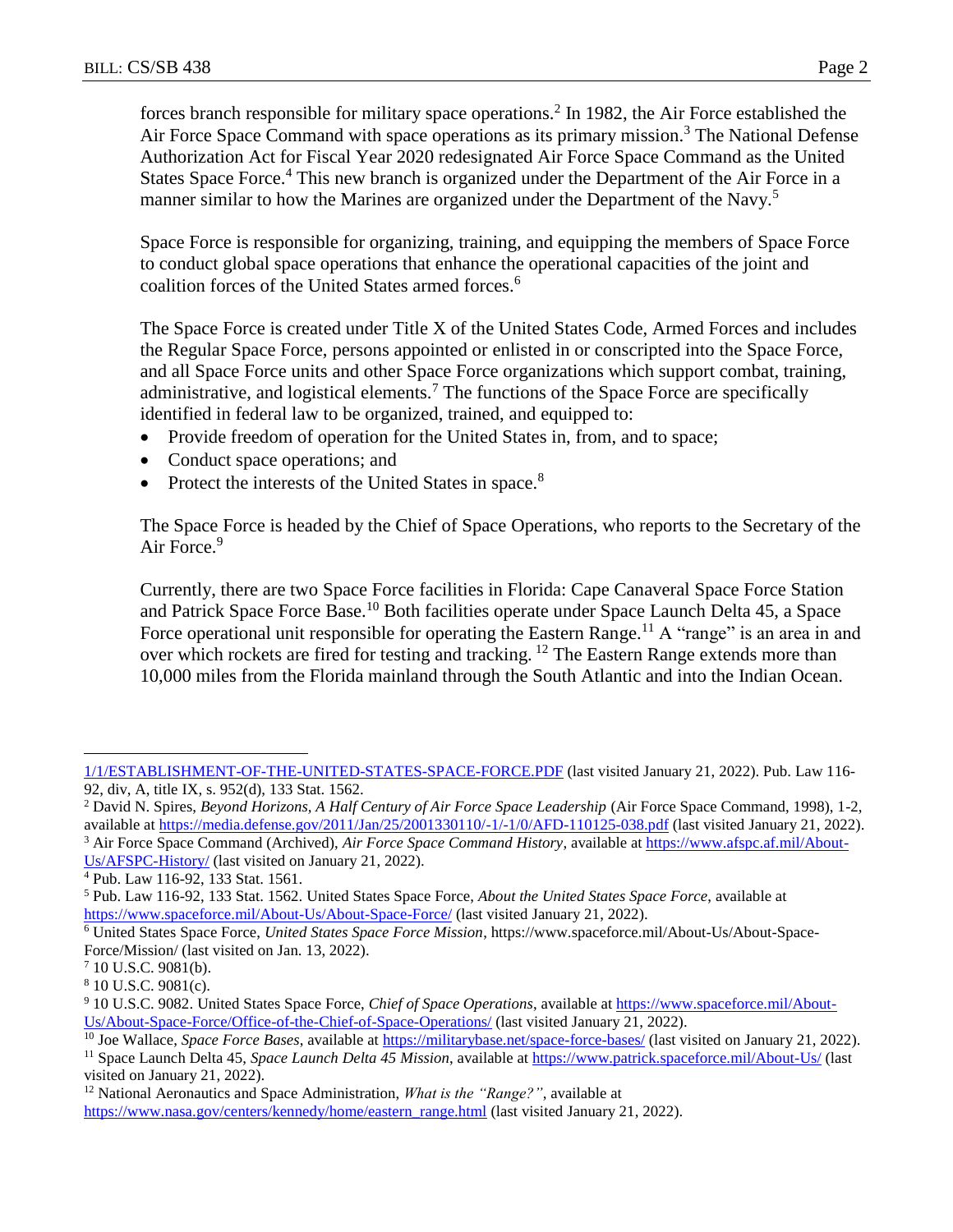Space Launch Delta 45 launches space vehicles for the Department of Defense, NASA, and commercial customers both domestic and international.<sup>13</sup>

A number of Florida statutes specifically reference each recognized branch of the armed services when necessary to implement the purpose of the statute.

# **III. Effect of Proposed Changes:**

The bill updates various sections of the Florida Statutes to reflect the creation and operations of Space Force as a separate branch of the armed forces.

# **Definition of "Uniformed Services" – Sections 1 and 3.**

The definition of "uniformed services" in ss. 61.703, F.S., and 97.021, F.S., is amended to incorporate the newly created Space Force. Part IV of ch. 61, F.S., is related to the Uniform Deployed Parents Custody and Visitation Act. Adding the Space Force to the definition of uniformed services in this part includes such servicemembers in the act. The change in s. 97.021, F.S., applies to the entire elections code, and thus includes members of the Space Force in provisions related to voters in the uniformed services such as overseas/vote-by-mail statutes.<sup>14</sup>

# **Incorporation in Statutes that Specifically Identify Individual Armed Forces – Sections 2, 4, 6, 8, 9, 11, 13, 14, 15, 16, 17, 18, 19, 20, 21, 22, and 23.**

The bill amends the following sections to add the Space Force:

- Section 92.51(1), F.S., related to oaths or acknowledgments administered by a commissioned officer of the United States Armed Forces, to include Space Force in the list of branches of the armed forces that can witness or administer oaths, affidavits, or acknowledgements.
- Section 115.01, F.S., related to a leave of absence for military service, to include the Air Force, Marine Corps, and Space Force in the list of branches of the armed forces mentioned in the section; ch. 115, F.S., allows county or state officials or employees to take a leave of absence to serve when called into active service for a foreign war.
- Section  $210.04(4)(a)$ , F.S., related to an exemption to taxes for cigarettes sold on a post exchange, ship store, or base exchange, to include Space Force in the list of branches of the armed forces where such exemption applies.
- Section  $250.43(2)$ , F.S., related the penalty for wearing the uniform of the armed forces when not an officer or enlisted person in the armed forces, to include Space Force and the uniform of Space Force in the list of branches and uniforms of the armed forces covered by the prohibition.
- Section 250.52, F.S., pertaining to the penalty for the unlawful solicitation or persuasion of a citizen of the United States not to enlist in the armed forces, to include Space Force in the list of branches of the armed forces covered by the statute.
- Section 296.02(7), F.S., related to the Veterans' Domiciliary Home of Florida Act, to include Space Force in the definition of "peacetime service" as used in the act; veterans of the Space

 $\overline{a}$ <sup>13</sup> United States Space Force, *Space Launch Delta 45 Operations*, [https://www.patrick.spaceforce.mil/Units/Space-Launch-](https://www.patrick.spaceforce.mil/Units/Space-Launch-Delta-45-Operations/)[Delta-45-Operations/](https://www.patrick.spaceforce.mil/Units/Space-Launch-Delta-45-Operations/) (last visited on January 21, 2022).

<sup>&</sup>lt;sup>14</sup> See ss. 97.053, 101.62, 101.6921, and 101.6923, F.S.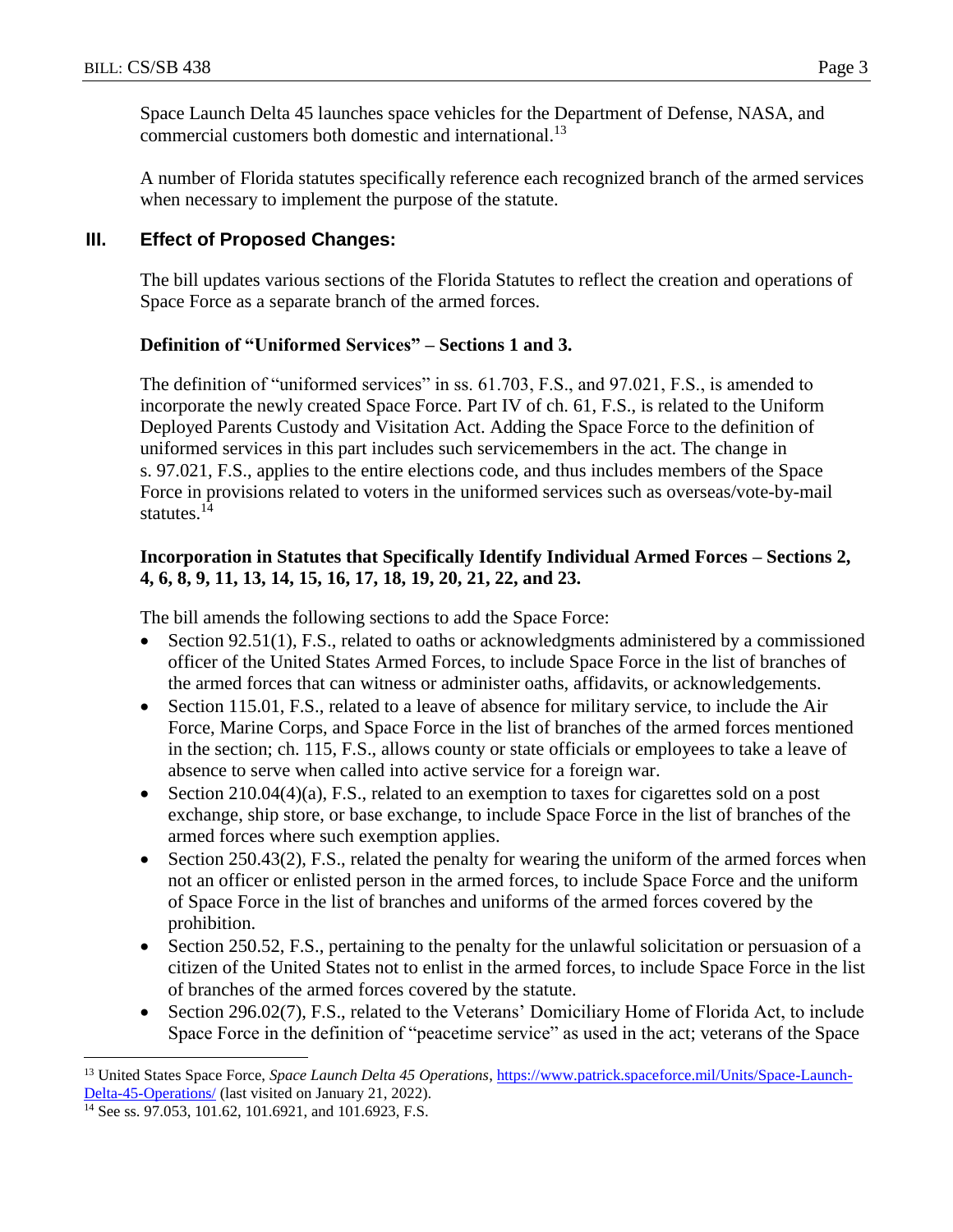Force will be eligible for admission to the Robert H. Jenkins Jr. Veterans' Domiciliary Home in Lake City.

- Section 461.002(3), F.S., related to exceptions to the regulations of podiatric medicine, to include graduate podiatric physicians of Space Force.
- Section 466.002(3), F.S., related to persons exempt from the regulations of dentists, dental hygienists, and dental laboratories, to include graduate dentists or dental surgeons of Space Force.
- $\bullet$  Section 496.415(6), F.S., related to prohibited acts regarding persons or organizations soliciting funds, to prohibit a person from falsely stating that he or she is a member of the Space Force.
- Section 540.08(3), F.S., related to unauthorized publication of name or likeness for commercial or advertising purpose, to prohibit a person from using the name, portrait, photo, or other likeness of a member of the Space Force without the member's consent.
- $\bullet$  Section 695.031(1), F.S., related to affidavits and acknowledgments by members of the armed forces and their spouses during real estate conveyances, to include the Air Force and Space Force in the list of branches of the armed forces whose members may acknowledge any instrument before another commissioned officer.
- Section 718.113(4), F.S., related to the regulation of condominium maintenance and display of flags, to allow display of a Space Force flag by a unit owner, regardless of any declaration rules or requirements for flags or decorations.
- Section  $720.304(2)(a)$ , F.S., related to homeowners' associations regulation of flag displays by homeowners, to allow display of a Space Force flag by a homeowner, regardless of any association covenants, restrictions, bylaws, rules, or requirements for flags or decorations.
- Section 790.25(3)(a), F.S., related to to lawful weapons and firearms possession and use, to include Space Force in the list of branches of the armed forces whose members are not subject to certain open carry or concealed weapons laws when training or on duty.
- Section  $817.312(1)(a)$ , F.S., related to the unlawful use of uniforms, medals, or insignias, to prohibit a person from misrepresenting himself or herself as a member or veteran of the United States Space Force.
- Section 1000.36, F.S., to include Space Force in the Interstate Compact on Educational Opportunity for Military Children, contingent upon SB 430 or similar legislation extending the repeal date of the Interstate Compact on Educational Opportunity for Military Children taking effect.
- Section  $1003.051(1)(b)$ , F.S., related to the Purple Star Campus program, to include dependents of members of the Space Force in the definition of military student.

# **Military Installation Names – Section 5 and 12.**

Sections 163.3175 and 331.304, F.S., are amended to recognize the new names of Patrick Space Force Base, previously known as Patrick Air Force Base, and Cape Canaveral Space Force Station, previously known as Cape Canaveral Air Force Station. These installations were redesignated as Space Launch Delta 45 on May 11, 2021.<sup>15</sup>

 $\overline{a}$ 

<sup>15</sup> Patrick Space Force Base, Patrick Space Force, *Space Launch Delta 45 History, <https://www.patrick.spaceforce.mil/history/>* (last visited November 17, 2021).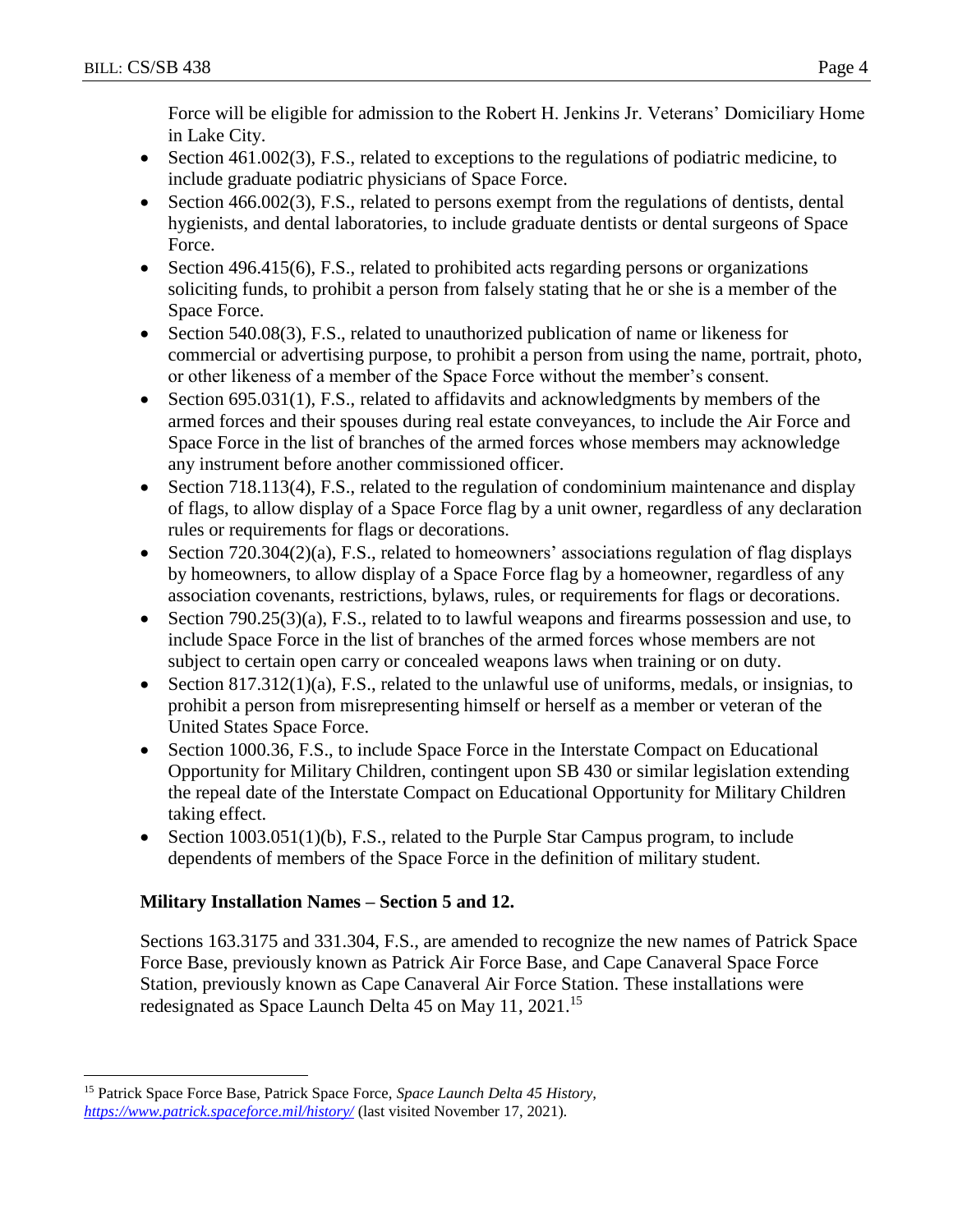Section 163.3175, F.S., relates to compatibility of development with military installations. Section 331.304(1), F.S., defines the state's spaceport territories; Space Florida operates within and around such areas in its activities to promote and foster the space industry in the state.

Additionally spaceports are the subject of several Florida Statutes, such as establishing a temporary protection zone near a spaceport territory during a space launch under s. 327.462, F.S.; exempting industrial machinery and equipment for use by a new business conducting spaceport activities in a spaceport territory under s. 212.08, F.S.; and being including in transportation planning for spaceport infrastructure and related transportation projects under ch. 339, F.S.

#### **Definition of "Armed Forces" and "United States Armed Forces" – Sections 7 and 10.**

The bill amends the definitions of "armed forces" and "United States Armed Forces" under ss. 250.01 and 295.061, F.S., respectively, to incorporate the newly established Space Force as one of the United States Armed Forces.

Section 295.061, F.S., relates to the death benefits of active duty servicemembers and the bill includes members of the Space Force under these provisions.

The definition of armed forces under s. 250.01(4), F.S., is referenced in multiple other Florida Statutes. For example, members of the Space Force would be covered under the Florida Uniformed Servicemembers Protection Act in Part IV, ch. 250, F.S.

#### *Reenactments Related to the Term "Servicemember" – Sections 24, 25, 26, 27, 28, 29, 30, 31, 32, 33, and 34.*

Additionally, by amending the definition of "armed forces" in s. 250.01(4), F.S., the term "servicemember" defined in s. 250.01(19), F.S., will cover members of the Space Force. The term is used in multiple Florida Statutes, thereby extending the servicemembers of the Space Force to be included in these statutes. These include s. 83.683, F.S., related to rental applications by servicemembers; s. 320.07, F.S., related to provisions allow renewal of motor vehicle or mobile home registrations that expire while the servicemember is on active duty; and enhanced penalties under the Florida Unfair and Deceptive Trade Practices Act under s. 501.2077, F.S., for violations involving victims that are service members.

To incorporate the change, the following sections of law where the term "servicemember" as defined in s. 250.01, F.S., is specifically referenced are reenacted:

| <b>Statutes Re-Enacted to Incorporate Space Force Inclusion</b> |                        |                                                          |  |  |  |
|-----------------------------------------------------------------|------------------------|----------------------------------------------------------|--|--|--|
| <b>Bill Section</b>                                             | <b>Florida Statute</b> | <b>Short Title</b>                                       |  |  |  |
|                                                                 | <b>Section</b>         |                                                          |  |  |  |
| 24                                                              | 373.324                | License Renewal (Active Well Contractors)                |  |  |  |
| 25                                                              | 409.1664               | Adoption benefits for qualifying adoptive employees of   |  |  |  |
|                                                                 |                        | state agencies, veterans, and servicemembers             |  |  |  |
| 26                                                              | 520.14                 | Termination of retail installment contract for leasing a |  |  |  |
|                                                                 |                        | motor vehicle by a servicemember                         |  |  |  |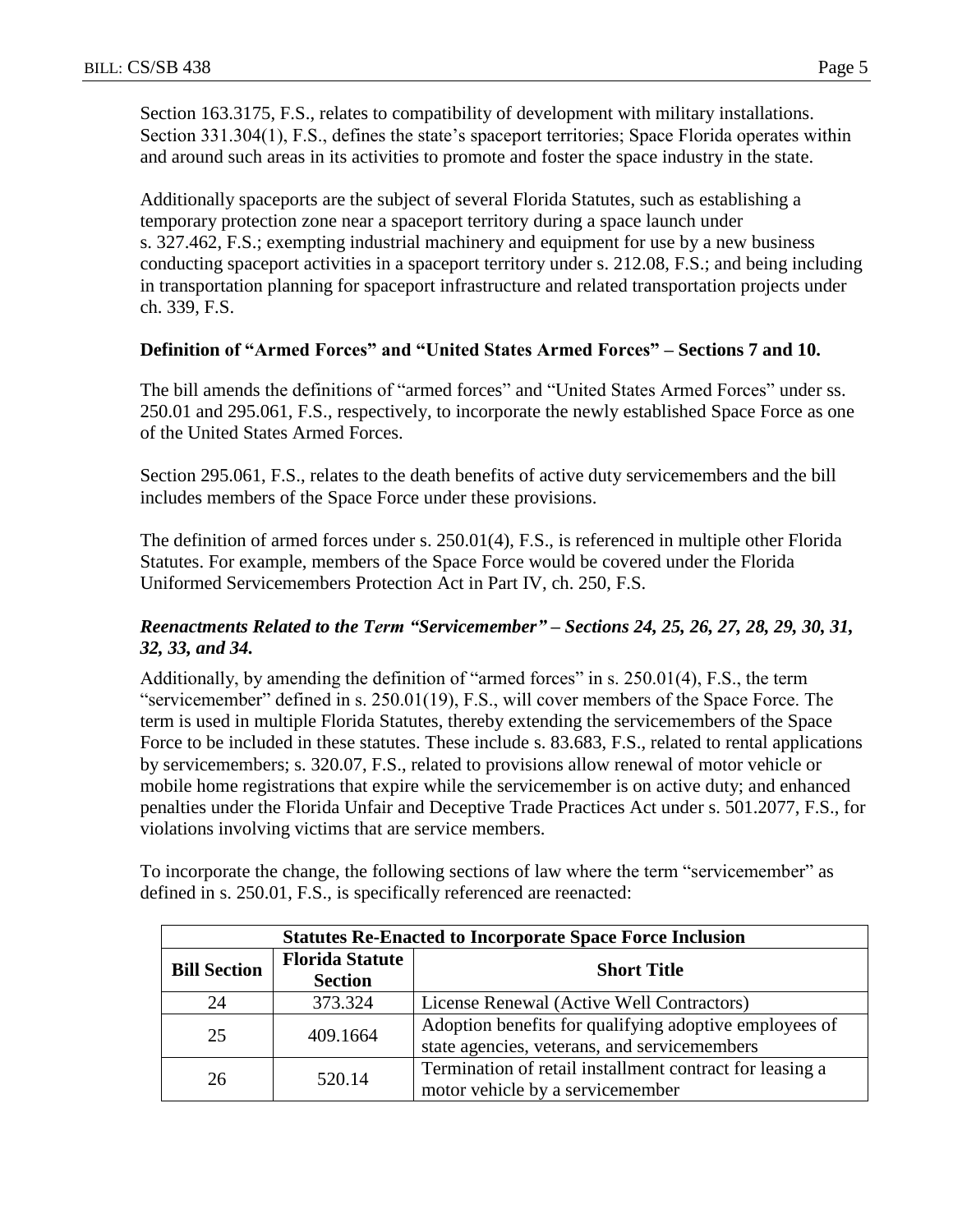| 27 | 627.7283 | Cancellation; return of unearned premium                |
|----|----------|---------------------------------------------------------|
| 28 | 689.27   | Termination by servicemember of agreement to purchase   |
|    |          | real property                                           |
| 29 | 790.015  | Nonresidents who are United States citizens and hold a  |
|    |          | concealed weapons license in another state; reciprocity |
| 30 | 790.06   | License to carry concealed weapon or firearm            |
| 31 |          | Members and veterans of United States Armed Forces;     |
|    | 790.062  | exceptions from licensure procedures                    |
| 32 | 790.065  | Sale and delivery of firearms                           |
| 33 |          | Purchase and delivery of firearms; mandatory waiting    |
|    | 790.0655 | period; exceptions, penalties                           |
| 34 |          | Condition of probation, community control; military     |
|    | 948.21   | service members and veterans                            |

#### **Section 35 – Effective Date**

The effective date of the bill is July 1, 2022, except as otherwise provided.

Section 22, amending s. 1000.36, F.S., to include Space Force in the Interstate Compact on Educational Opportunity for Military Children, is effective contingent upon SB 430 or similar legislation extending the repeal date of the Interstate Compact on Educational Opportunity for Military Children taking effect.

# **IV. Constitutional Issues:**

A. Municipality/County Mandates Restrictions:

None.

B. Public Records/Open Meetings Issues:

None.

C. Trust Funds Restrictions:

None.

D. State Tax or Fee Increases:

None.

E. Other Constitutional Issues:

None identified.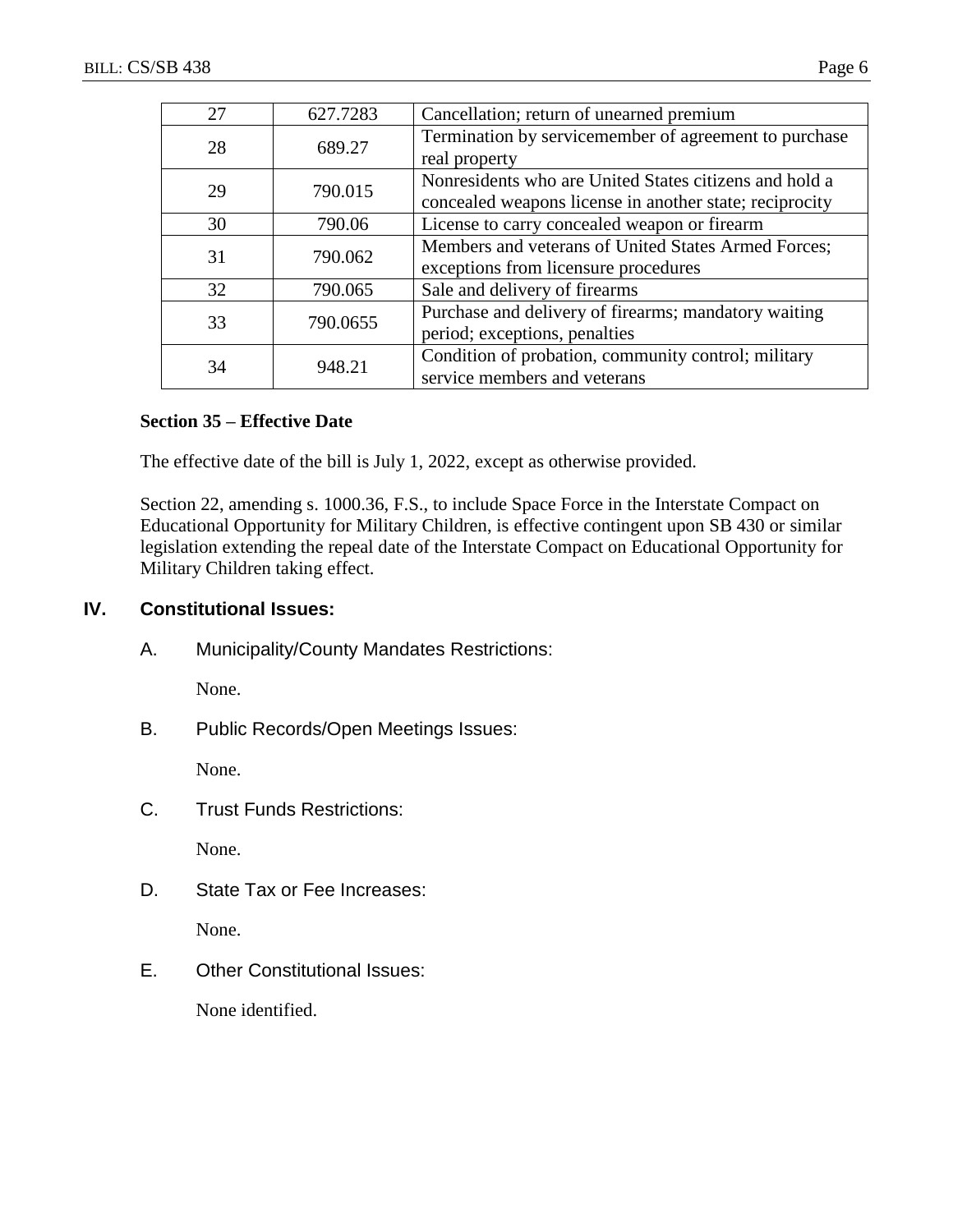#### **V. Fiscal Impact Statement:**

A. Tax/Fee Issues:

None.

B. Private Sector Impact:

None.

C. Government Sector Impact:

Adding reference to the United States Space Force in the various statutes has no fiscal impact because the branch and its servicemembers were previously covered under the statutes under the Air Force. The Air Force Space Command was redesignated as the United States Space Force.

#### **VI. Technical Deficiencies:**

None.

#### **VII. Related Issues:**

None.

#### **VIII. Statutes Affected:**

This bill substantially amends the following sections of the Florida Statutes: 61.703, 92.51, 97.021, 115.01, 163.3175, 210.04, 250.01, 250.43, 250.52, 295.061, 296.02, 331.304, 373.324, 409.1664, 461.002, 466.002, 496.415, 520.14, 540.08, 627.7283, 689.27, 695.031, 718.113, 720.304, 790.015, 790.06, 790.062, 790.065, 790.0655, 790.25, 817.312, 948.21, 1000.36, and 1003.051.

#### **IX. Additional Information:**

A. Committee Substitute – Statement of Substantial Changes: (Summarizing differences between the Committee Substitute and the prior version of the bill.)

#### **CS by Military and Veterans Affairs, Space, and Domestic Security on January 11, 2022:**

The CS incorporates nine additional similarly situated statutory provisions relating to the Space Force which had not been included in the original bill. Those nine sections are identified and described below:

| <b>Florida Statute Section</b> | <b>Short Description</b>                            |
|--------------------------------|-----------------------------------------------------|
| s. $92.51, F.S.$               | Adds Space Force to list of other Armed Forces.     |
| s. $250.52$ , F.S.             | Adds Space Force to list of other Armed Forces.     |
| s. 331.304, F.S.               | Amends names of certain Armed Forces bases to Space |
|                                | Force bases.                                        |